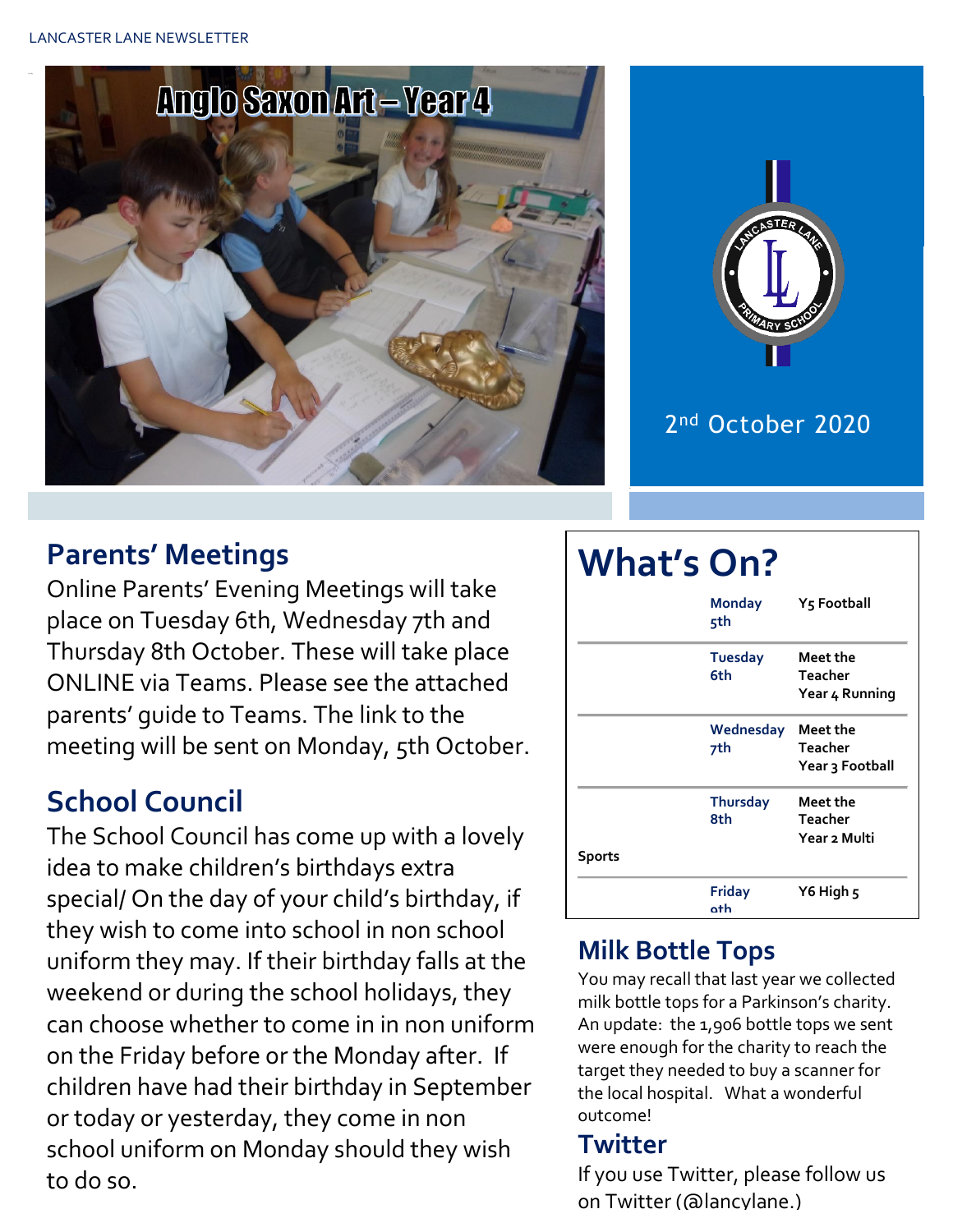# **Mobile Phone Numbers**

Please make sure we have your up-to-date mobile number. If you change numbers please notify the school office rather than changing it through ParentMail.

# **Covid 19 risk Assessment**

As mentioned previously, our Risk Assessment for dealing with Covid-19 is dynamic and the procedures we have put into place will need to be tweaked as time goes on. For major changes, I will send a separate ParentMail.

## **Changes To Our Risk Assessment**

Ribbons have been placed along the railings to help and encourage parents to better social distance when waiting for their children.

# **Photographs**

If you wish to buy your child's photograph, please send the money in the envelope sent home with the photograph by Monday, 12th October. If you are interested in buying Pack A and wish to mix and match between siblings, please phone the school office and we will explain how to do this.

# **After School Clubs**

As teachers will be doing Parent Meetings online next week, the clubs which they run will not be going ahead. However, the clubs that Mr Johnson runs WILL be taking place.